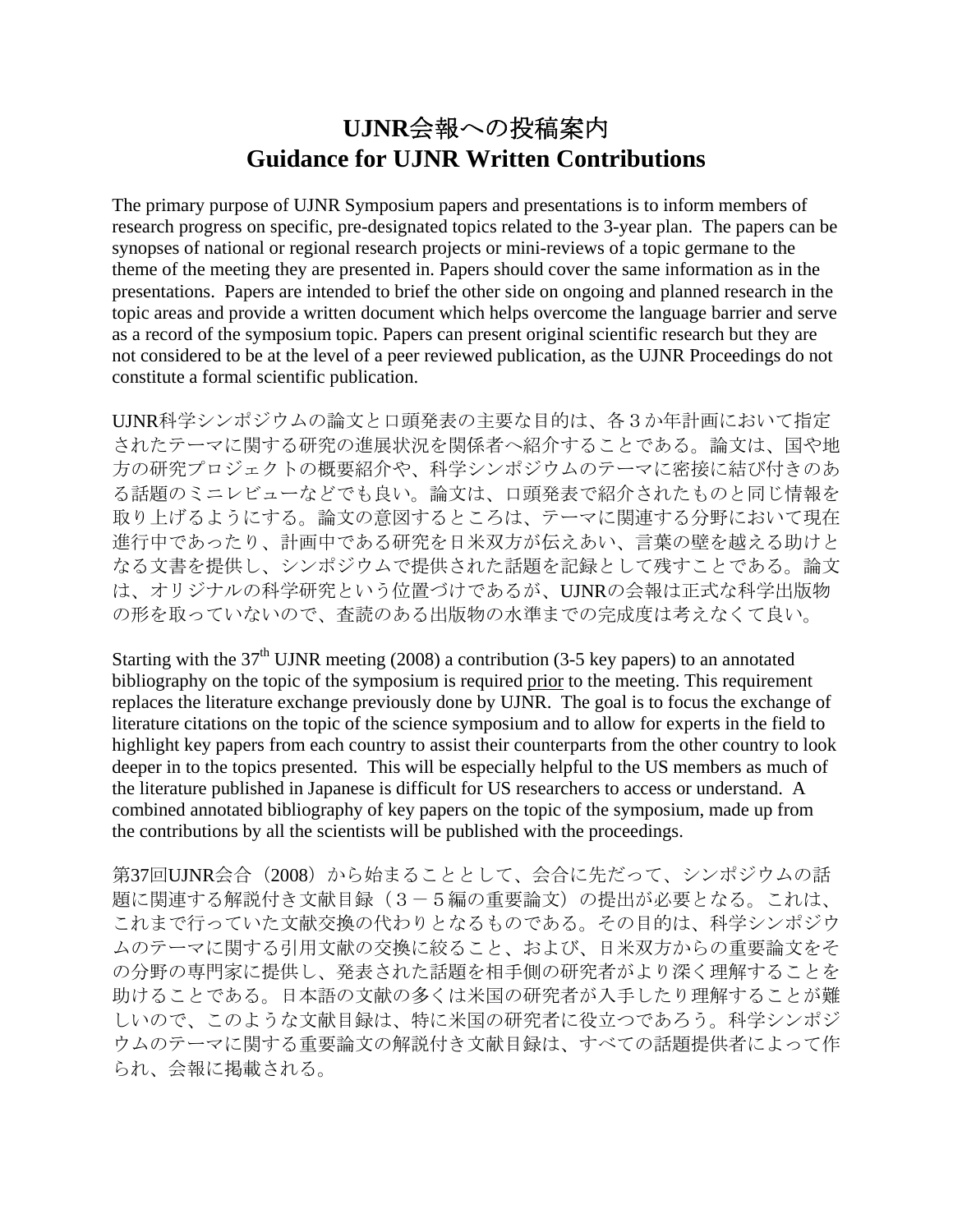Highlights for written documents are as follows: 論文作成の概要は以下の通り:

• Papers are to be submitted as mini-papers with an abstract. The length should be approximately 4-8 pages of text including 1-5 figures/tables and/or photographs briefly describing the research.

・論文は要旨付きの小論文とする。長さは、約4-8ページの文章で、1-5枚の図表 や写真を入れ、簡潔に調査内容を記載する。

• A short abstract will be used in the "Book of Abstracts" passed out at the symposia and should conform to the example below.

・要旨は、科学シンポジウムで配付される「要旨集」に掲載される。要旨の作製は後に 示した例と同じようにする。

• A separate annotated bibliography with 3-5 references that the author considers key works in the field should be prepared. These key works should be followed by showing it's abstract or a short description of the study, the results and the reasons why the author considers it a key work. Key works do not need to have been cited in your mini-paper but do need to relate to the topic of your presentation. Key papers could be your own work or that of other scientists. As much as possible, Key works should be from your own country. An example is given below to aid in formatting.

・著者がその分野の重要研究と考えている3-5編の論文について、別に解説付き文献 目録を作製する。これらの「重要論文」は、その要旨を示すか、短い研究内容や結果、 著者が重要と考えた理由を記載する。「重要論文」は小論文の文献として引用される必 要は必ずしも無いが、研究発表の話題に関連しているものでなくてはならない。「重要 論文」は、著者自身の研究の場合もあるし、そうでない場合もあろう。出来る限り「重 要論文」は著者の国で行われたものであるべきである。書式を決める一助として、一例 を下に示しておく。

• All material is to be provided in a standardized computer format (MS Word) to the secretariat of your own country at least one month prior to the UJNR meeting. The unedited abstracts and annotated bibliography will be available at the symposium. Following the UJNR meeting the complete draft mini-paper and annotated bibliography will be edited by the US side, and returned to the authors for final review and concurrence, before being published. Papers and the combined annotated bibliography will be published in English as a technical report. Additionally, the documents will be posted on the UJNR website if requested by the authors.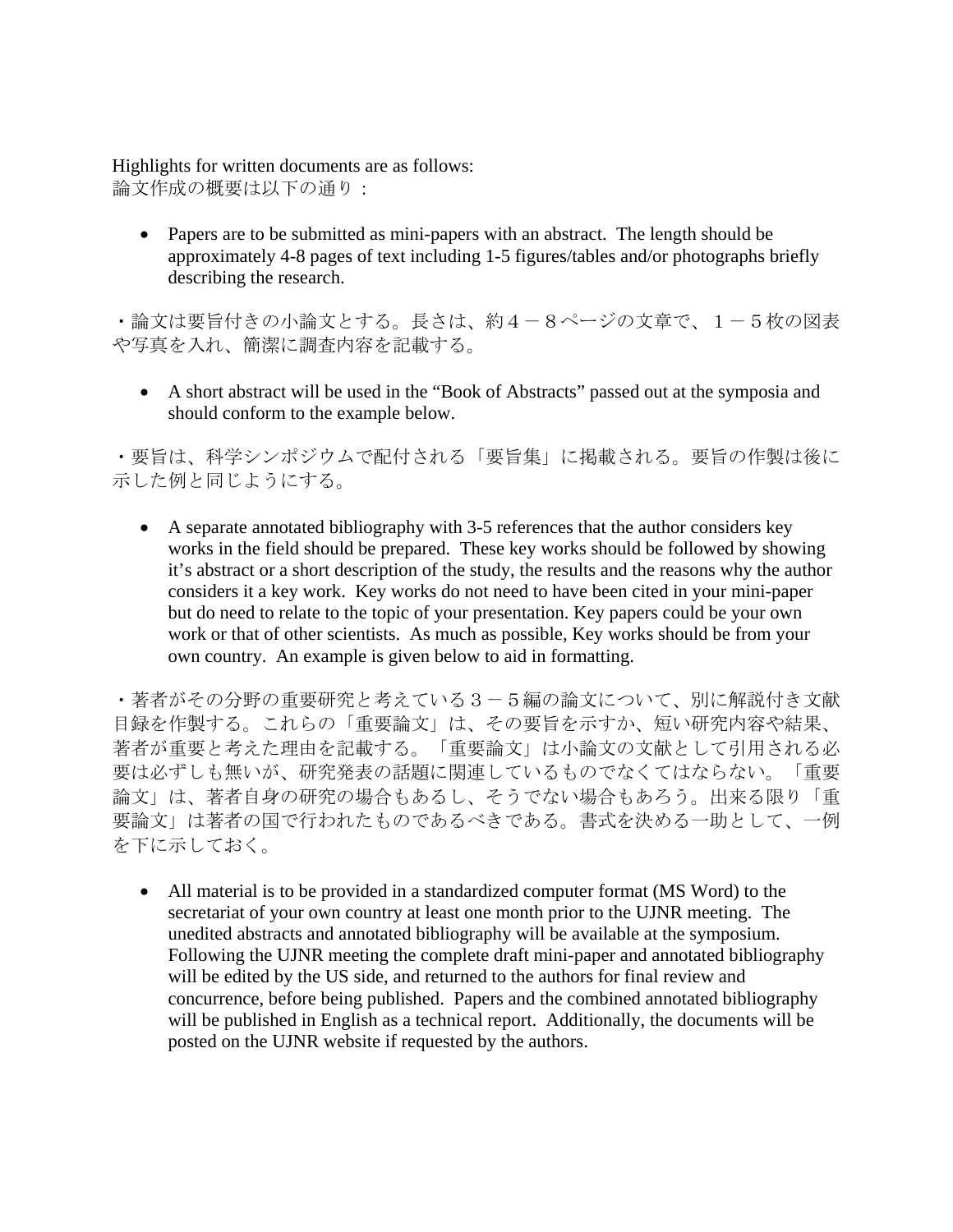・すべての関係資料は、UJNR会合の少なくとも1ヶ月前までに、自国事務局に、標準 的なコンピュータ・フォーマット (MS Word 形式) で提供される必要がある。未編集 の要旨および解説付き文献目録は、科学シンポジウムに利用される。UJNR会合の後、 小論文の原稿および解説付き文献目録は、米国側で編集され、出版される前に、最終的 な見直しと同意のため著者に返却される。 論文および解説付き文献目録は、技術報告 として英語で出版される。さらに、著者が希望すれば、UJNRウェブサイトに掲載され る。

• Your final draft of your paper, the abstract and annotated bibliography conforming to the guide, should be emailed to the secretariat of your own country or burned onto a CD and submitted to the following address by September 1st.

・規定に従って作られた論文の最終原稿、要旨と解説付きの文献リストは、自国の事務 局あてにメールするか、またはCDにして、9月1日までに以下のアドレスに提出する。

米国側:[mike.rust@noaa.gov](mailto:mike.rust@noaa.gov) 日本側:

Michael Rust <br> **Michael Rust** Northwest Fisheries Science Center 三重県度会郡南伊勢町 2725 Montlake Blvd E <br>
中津浜浦422-1 Seattle, WA 98112 0599-66-1830 206-860-3382

@以上に示された資料送付の時期は米国側のもので、2008年については、日本側は養殖 研究所の事務局に会合開催3週間前(9月末日)までに送付のこと。

# **Mini-paper Guide**  小論文作製ガイド

# **The contribution**

The contribution should include the following: 論文の投稿は以下の内容を含んでいなければいけない:

1) Title 題名

2) Running Title: A brief running title of not more than 60 characters, including spaces 見出し:スペースを含めて60文字以内の簡潔な見出しを付ける

3) Authors and their Affiliations: The full name(s) of the author(s) and their affiliations and address(es) should be provided. Author affiliations must be given using  $({}^{*1})$ ,  $({}^{*2})$ ,  $\cdot \cdot$ . The email address of the corresponding author should be given using the word "at" with a space before and after in place of the @ symbol. This is to foil the auto-harvest technology used by spam companies which has been a problem in the past.

 著者と所属:著者全員の氏名と所属と住所を書くこと。著者の所属は (\*1), (\*2) など を使用して示す。連絡者のEメールアドレスは、@マークの代わりに「at」を使用し、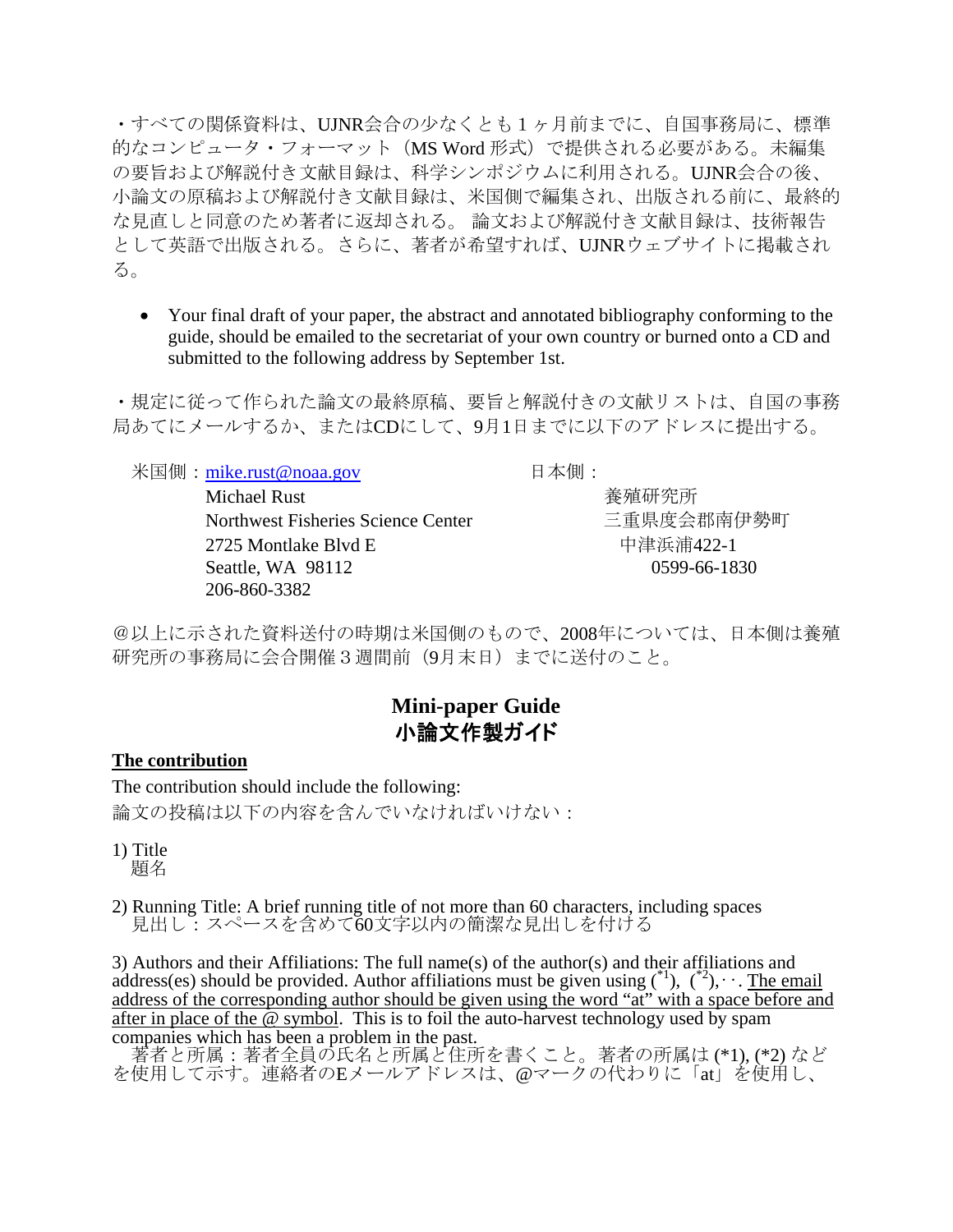前後にスペースを入れる。これは、以前問題になった迷惑メール業者によるメールアド いスの自動収集をさせないためである。

4) Key words: less than five descriptive key words キーワード:5語以内のキーワードを書く。 5) Abstract (<about 500 words in the style of the example below)<br>要旨(500語を越えない。下記の例を参照のこと)

6) The main body of the article (4-8 pages): Introduction, short Materials and Methods, Results

and Discussion, <u>or</u> another format as needed to cover the subject.<br>論文の本文(4 – 8ページ): 序論、短めの材料と方法、結果と考察の形式とする。 もしくは主題を述べるのに必要な他の書式とする。

- 7) References and Annotated References 参考論文と解説付きの文献目録
- 8) Tables and Figures 表と図
- Papers should use a standard Times New Roman 12pt font and "letter" paper size (8  $\frac{1}{2}$  by 11). 論文は、標準的なTimes New Roman 12ポイントのフォントを使用し、レターサイ ズ(8.5×11インチ 約216× 約279mm)を使用する。

# **Tables and figures** 表と図

Tables and figures must be numbered and should be referred to as Table l or Fig. 1 *etc*. All original figures should be in a finished form ready for reproduction and should be at a resolution of at least 300 dpi. Photographs should demonstrate strong contrasts. Each figure should have a short, precise legend or caption.

Pictures, scans and photos are to be included in JPEG format

Charts and graphs are to be included in GIF format

表と図は、Table l、Fig. 1などとして番号を付ける。すべてのオリジナルの図は、すぐ に複製出来る形に仕上げておき、最低300dpiの解像度とする。 写真は強めのコントラ ストにする。 個々の図には、短くて正確な説明文を付ける。写真などの画像はJPEGフ ォーマット、図やグラフはGIFフォーマットにする。

#### **Example for reference** 参考論文の例

Yamada T., J. Suzuki, and S. Tanaka. 1990. Stock structure of the sardine *Sardinops melanostictus* in the adjacent seas of Japan. Nippon Suisan Gakkaishi 56: 123-134.

 Young J. M. and W. S. Fowler. 1990. Enzyme immunoassay for the determination of pesticides residues. J. Biol. Chem. 265: 313-320.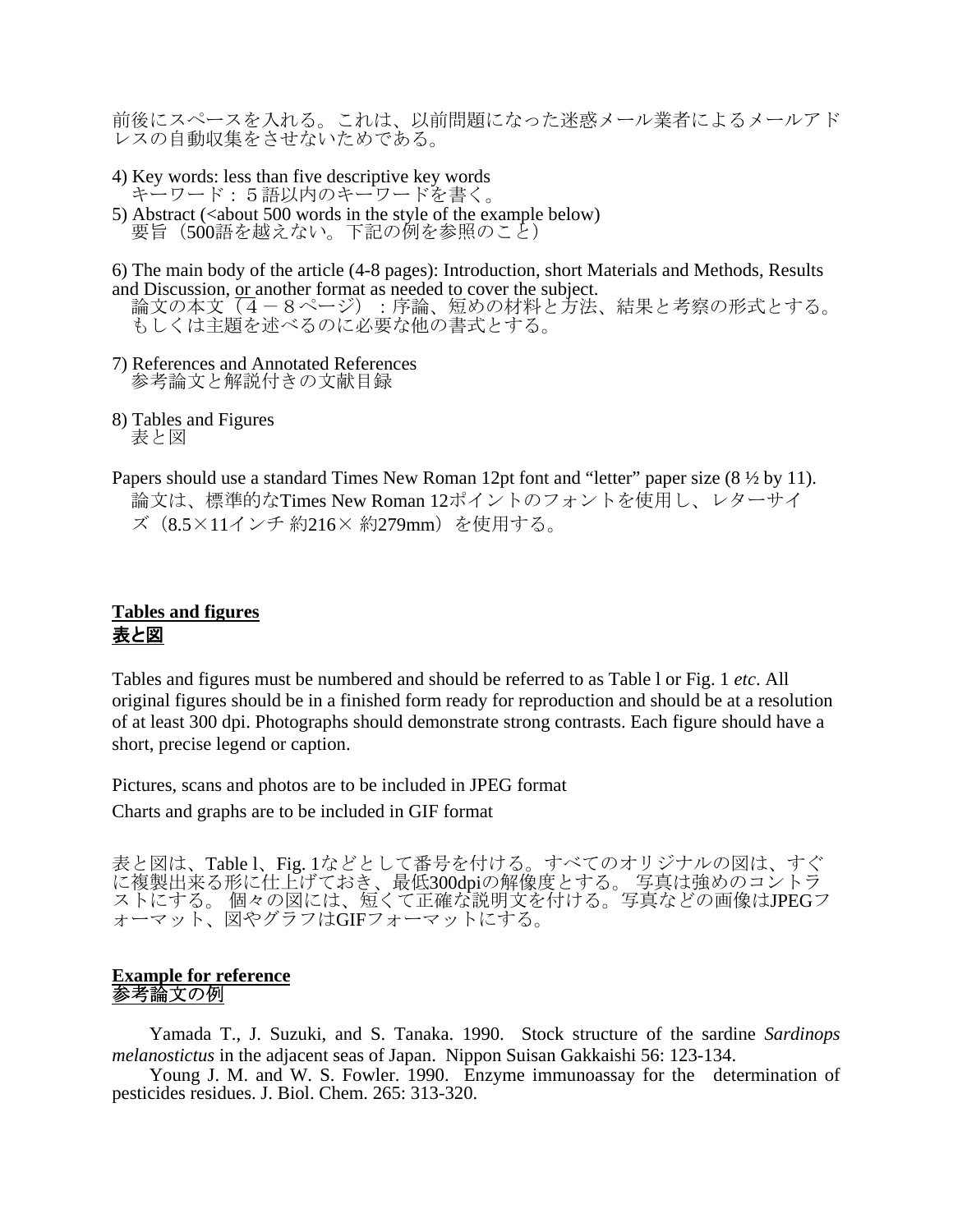Wooton R. J. 1990. Ecology of Teleost Fishes, 1st ed., Chapman and Hall, London, p.. 83-93. Fitzgerald W. F. 1989. Atmospheric and oceanic cycling of mercury, *In* J.P. Riley and R. Chester (eds.), Chemical Oceanography, Vol.10, Academic Press, London, p. 151-186.

#### **Example Abstract** 要旨の例

#### **AN OUTLINE OF THE RESEARCH PROJECT, DEVELOPMENT OF SEED PRODUCTION TECHNOLOGY IN JAPANESE SPINY LOBSTER**

Hideaki Aono<sup>1\*</sup>, Keisuke Murakami<sup>2</sup>, Masahiko Awaji<sup>3</sup>,

<sup>1</sup>National Research Institute of Fisheries Science, Nagai, Yokosuka, Kanagawa 238-0316, Japan

<sup>2</sup>Minamiizu Station, National Center for Stock Enhancement, Irouzaki, Minamiizu, Shizuoka 415-0156, Japan

<sup>3</sup>National Research Institute of Aquaculture, Minamiise, Mie 516-0193, Japan

# Email: **aochan at affrc.go.jp**

The Japanese spiny lobster, *Panurilus japonicus*, is commercially important crustacean in Japan. Since the lobster fishery is fully exploited, development of the seed production and rearing techniques of the lobster has been desired eagerly. However, specific biological characteristics of phyllosoma, such as their peculiar body form, protracted lifespan (about one year), and pelagic open-ocean life, have hindered significant progress in culture.

To overcome these problems and produce large numbers of juveniles through larval culture, the research program, Development of Seed Production Technology in Japanese Spiny Lobster, was started in 2005. The project team consists of two sub-teams, sub-team to improve and develop diets, and sub-team to improve and develop rearing methods of phyllosoma.

In order to improve and develop diets, we are trying to investigate natural diets of lobster phyllosoma by molecular methods. Improvement of dietary value of *Artemia* and gonad of mussel, which are known to be effective as foods for phyllosoma, and development of artificial feed are in progress. We are also trying to develop methods to evaluate and control conditions of phyllosoma in the rearing tank by monitoring expression of DNA responsible for biodefense, molting, and digestion. The survival rate of phyllosoma has been gradually increasing year by year by incorporating these results into culturing methods.